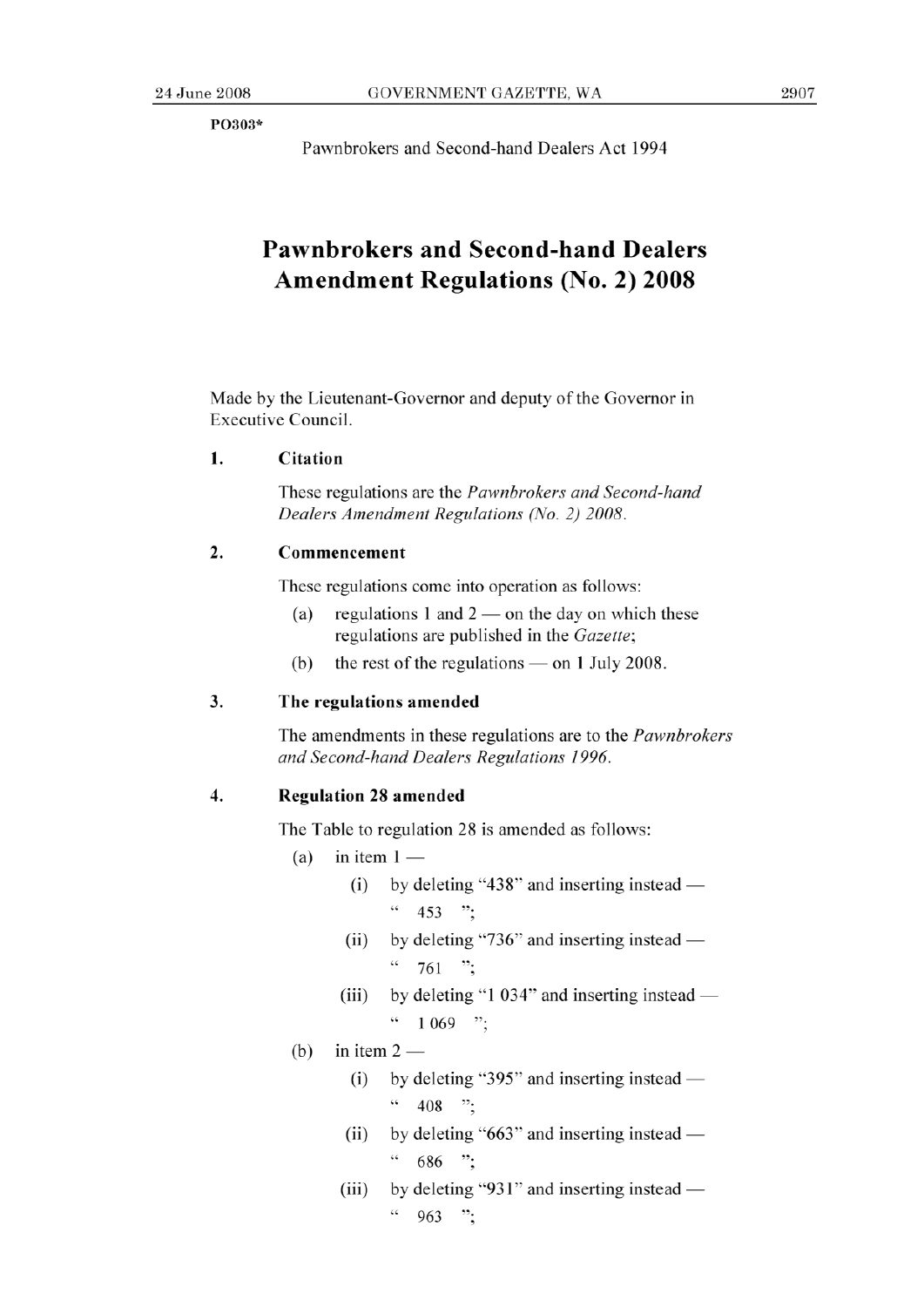## (c) in item  $3 -$

- $(i)$  by deleting "508" and inserting instead  $-$ " *525* ";
- (ii) by deleting "940" and inserting instead  $46$  972 ";
- (iii) by deleting "1 367" and inserting instead  $\frac{4}{1413}$  ";
- (d) in item  $4 -$ 
	- (i) by deleting "496" and inserting instead  $\frac{1}{2}$  513  $\frac{1}{2}$
	- (ii) by deleting "796" and inserting instead  $\frac{46}{823}$  ";
	- (iii) by deleting "1  $095$ " and inserting instead  $\frac{1132}$  ".

## **5. Regulation** 29 **amended**

The Table to regulation 29 is amended as follows:  $\frac{1}{2}$  and  $\frac{1}{2}$  in item 1 -

- - (i) by deleting "322" and inserting instead  $\frac{1}{2}$  333 ";
	- $(ii)$  by deleting "625" and inserting instead  $\frac{1}{646}$  ";
	- (iii) by deleting "929" and inserting instead  $\frac{1}{10}$  961 ":
- (b) in item  $2 -$ <br>(i) by de
	- by deleting "292" and inserting instead  $\frac{1}{2}$  302 ";
	- (ii) by deleting  $"565"$  and inserting instead  $\frac{1}{10}$  584 ";
	- (iii) by deleting "837" and inserting instead  $-$ " *<sup>865</sup>*
- (c) in item  $3$  —<br>(i) by d
	- by deleting "468" and inserting instead  $\frac{1}{484}$  ":
	- (ii) by deleting "897" and inserting instead  $\frac{1}{2}$  927 ";
	- (iii) by deleting "1  $325$ " and inserting instead  $\cdot\cdot\cdot$  1 370  $\cdot\cdot\cdot$
- (d) in item  $4 -$ <br>(i) by d
	- by deleting "344" and inserting instead  $\frac{4}{356}$  ";